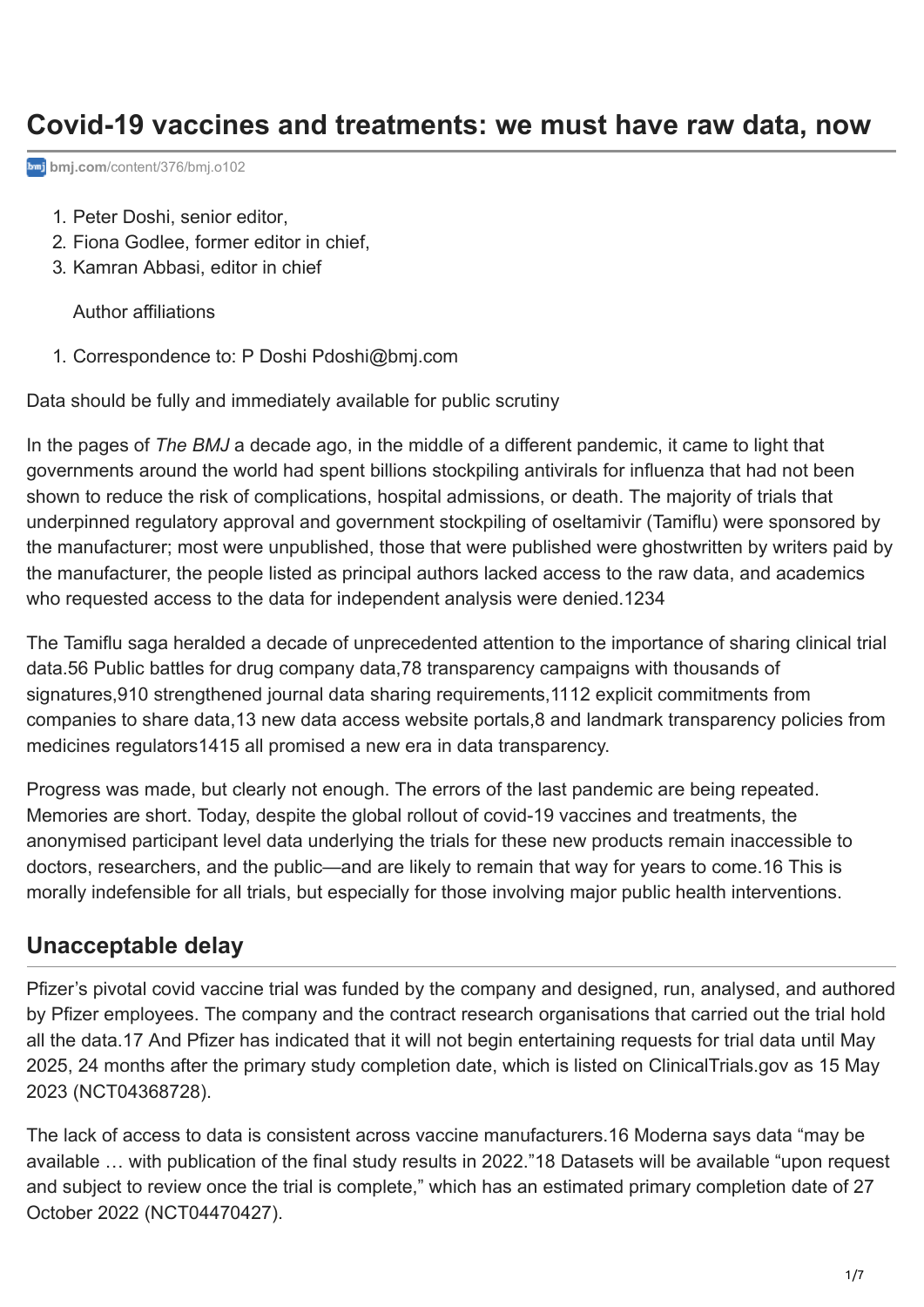<span id="page-1-0"></span>As of 31 December 2021, AstraZeneca may be ready to entertain requests for data from several of its large phase III trials.[19](#page-5-1) But actually obtaining data could be slow going. As its website explains, "timelines vary per request and can take up to a year upon full submission of the request."[20](#page-5-2)

<span id="page-1-2"></span><span id="page-1-1"></span>Underlying data for covid-19 therapeutics are similarly hard to find. Published reports of Regeneron's phase III trial of its monoclonal antibody therapy REGEN-COV flatly state that participant level data will not be made available to others.[21](#page-5-3) Should the drug be approved (and not just emergency authorised), sharing "will be considered." For remdesivir, the US National Institutes of Health, which funded the trial, created a new portal to share data [\(https://accessclinicaldata.niaid.nih.gov/](https://accessclinicaldata.niaid.nih.gov/)), but the dataset on offer is limited. An accompanying document explains: "The longitudinal data set only contains a small subset of the protocol and statistical analysis plan objectives."

We are left with publications but no access to the underlying data on reasonable request. This is worrying for trial participants, researchers, clinicians, journal editors, policy makers, and the public. The journals that have published these primary studies may argue that they faced an awkward dilemma, caught between making the summary findings available quickly and upholding the best ethical values that support timely access to underlying data. In our view, there is no dilemma; the anonymised individual participant data from clinical trials must be made available for independent scrutiny.

Journal editors, systematic reviewers, and the writers of clinical practice guideline generally obtain little beyond a journal publication, but regulatory agencies receive far more granular data as part of the regulatory review process. In the words of the European Medicine Agency's former executive director and senior medical officer, "relying solely on the publications of clinical trials in scientific journals as the basis of healthcare decisions is not a good idea ... Drug regulators have been aware of this limitation for a long time and routinely obtain and assess the full documentation (rather than just publications)."[22](#page-5-4)

<span id="page-1-3"></span>Among regulators, the US Food and Drug Administration is believed to receive the most raw data but does not proactively release them. After a freedom of information request to the agency for Pfizer's vaccine data, the FDA offered to release 500 pages a month, a process that would take decades to complete, arguing in court that publicly releasing data was slow owing to the need to first redact sensitive information.[23](#page-5-5) This month, however, a judge rejected the FDA's offer and ordered the data be released at a rate of 55 000 pages a month. The data are to be made available on the requesting organisation's website [\(phmpt.org](about:blank)).

<span id="page-1-6"></span><span id="page-1-5"></span><span id="page-1-4"></span>In releasing thousands of pages of clinical trial documents, Health Canada and the EMA have also provided a degree of transparency that deserves acknowledgment.[24](#page-5-6)[25](#page-6-0) Until recently, however, the data remained of limited utility, with copious redactions aimed at protecting trial blinding. But study reports with fewer redactions have been available since September 2021,[24](#page-5-6)[25](#page-6-0) and missing appendices may be accessible through freedom of information requests.

Even so, anyone looking for participant level datasets may be disappointed because Health Canada and the EMA do not receive or analyse these data, and it remains to be seen how the FDA responds to the court order. Moreover, the FDA is producing data only for Pfizer's vaccine; other manufacturers' data cannot be requested until the vaccines are approved, which the Moderna and Johnson & Johnson vaccines are not. Industry, which holds the raw data, is not legally required to honour requests for access from independent researchers.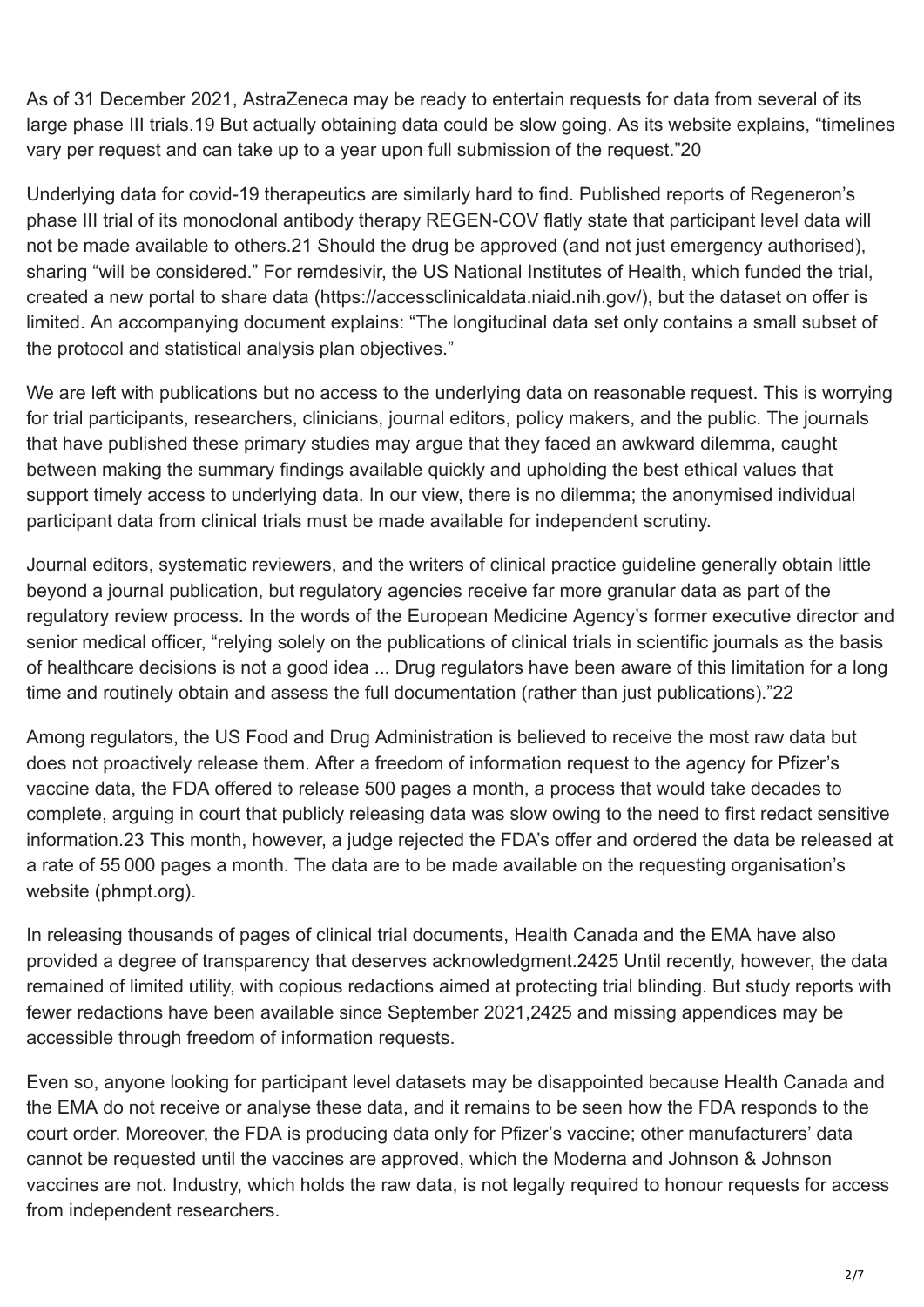Like the FDA, and unlike its Canadian and European counterparts, the UK's regulator—the Medicines and Healthcare Products Regulatory Agency—does not proactively release clinical trial documents, and it has also stopped posting information released in response to freedom of information requests on its website[.26](#page-6-1)

# <span id="page-2-0"></span>**Transparency and trust**

<span id="page-2-2"></span><span id="page-2-1"></span>As well as access to the underlying data, transparent decision making is essential. Regulators and public health bodies could release detail[s27](#page-6-2) such as why vaccine trials were not designed to test efficacy against infection and spread of SARS-CoV-2[.28](#page-6-3) Had regulators insisted on this outcome, countries would have learnt sooner about the effect of vaccines on transmission and been able to plan accordingly.[29](#page-6-4)

<span id="page-2-5"></span><span id="page-2-4"></span><span id="page-2-3"></span>Big pharma is the least trusted industry.[30](#page-6-5) At least three of the many companies making covid-19 vaccines have past criminal and civil settlements costing them billions of dollars.[31](#page-6-6) One pleaded guilty to fraud.[31](#page-6-6) Other companies have no pre-covid track record. Now the covid pandemic has minted many new pharma billionaires, and vaccine manufacturers have reported tens of billions in revenue[.32](#page-6-7)

<span id="page-2-6"></span>*The BMJ* supports vaccination policies based on sound evidence. As the global vaccine rollout continues, it cannot be justifiable or in the best interests of patients and the public that we are left to just trust "in the system," with the distant hope that the underlying data may become available for independent scrutiny at some point in the future. The same applies to treatments for covid-19. Transparency is the key to building trust and an important route to answering people's legitimate questions about the efficacy and safety of vaccines and treatments and the clinical and public health policies established for their use.

Twelve years ago we called for the immediate release of raw data from clinical trials.[1](#page-3-0) We reiterate that call now. Data must be available when trial results are announced, published, or used to justify regulatory decisions. There is no place for wholesale exemptions from good practice during a pandemic. The public has paid for covid-19 vaccines through vast public funding of research, and it is the public that takes on the balance of benefits and harms that accompany vaccination. The public, therefore, has a right and entitlement to those data, as well as to the interrogation of those data by experts.

<span id="page-2-7"></span>Pharmaceutical companies are reaping vast profits without adequate independent scrutiny of their scientific claims.[33](#page-6-8) The purpose of regulators is not to dance to the tune of rich global corporations and enrich them further; it is to protect the health of their populations. We need complete data transparency for all studies, we need it in the public interest, and we need it now.

# **Footnotes**

Competing interests: We have read and understood BMJ policy on declaration of interests and declare that *The BMJ* is a co-founder of the AllTrials campaign. PD was one of the Cochrane reviewers studying influenza antivirals beginning in 2009, who campaigned for access to data. He also helped organise the Coalition Advocating for Adequately Licensed Medicines (CAALM), which formally petitioned the FDA to refrain from fully approving any covid-19 vaccine this year (docket FDA-2021-P-0786). PD is also a member of Public Health and Medical Professionals for Transparency, which has sued the FDA to obtain the Pfizer covid-19 vaccine data. The views and opinions do not necessarily reflect the official policy or position of the University of Maryland.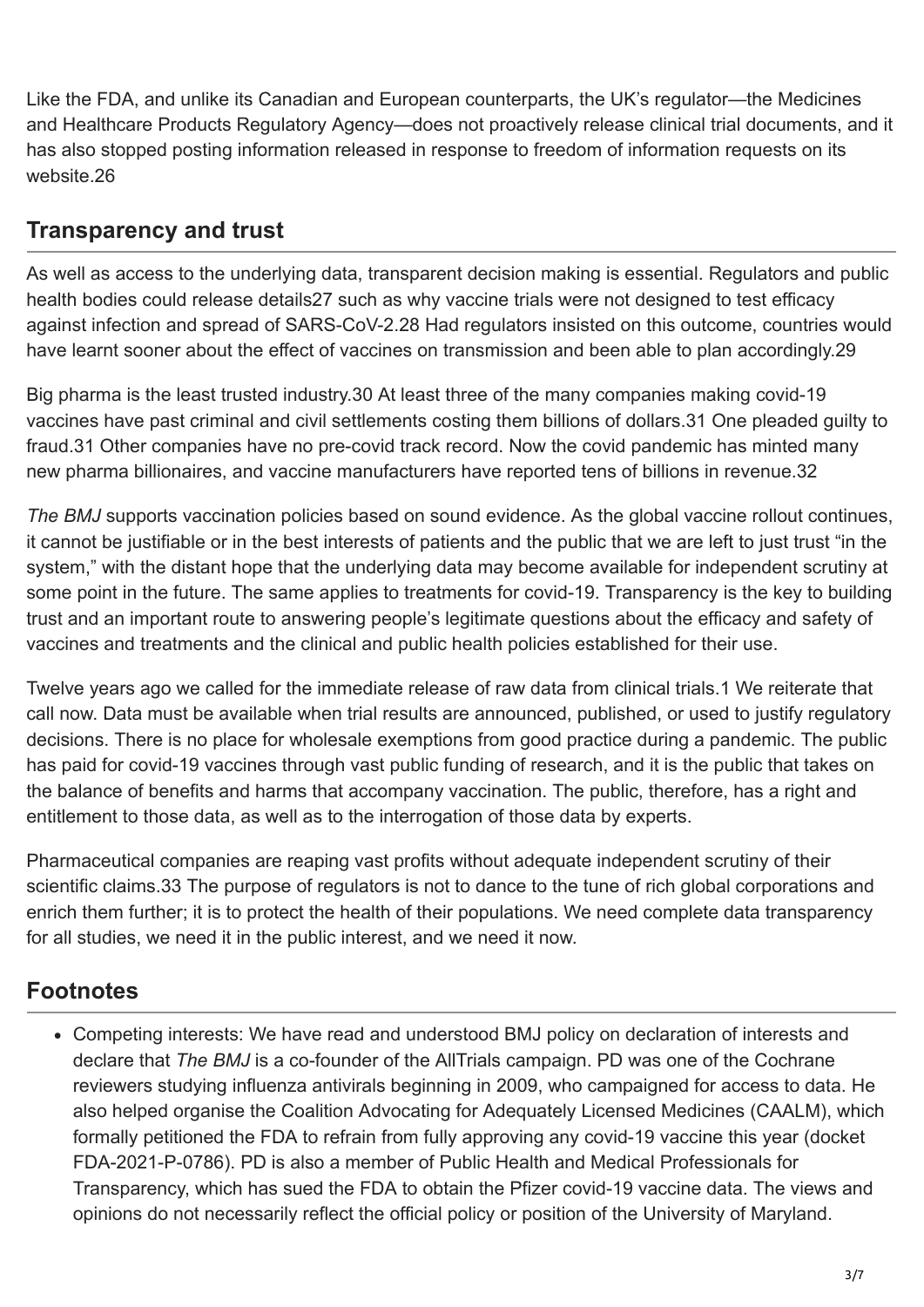Provenance and peer review: Commissioned; externally peer reviewed.

## **References**

<span id="page-3-0"></span>1. [↵](#page-0-0)

1. Godlee F

*. We want raw data, now. BMJ2009;339:b5405doi:10.1136/bmj.b5405.*

<span id="page-3-1"></span> $2^{\perp}$ 

1. Godlee F,

2. Clarke M

*. Why don't we have all the evidence on oseltamivir?BMJ2009;339:b5351. doi:10.1136/bmj.b5351 pmid:19995815*

<span id="page-3-2"></span>3. [↵](#page-0-2)

1. Cohen D

*. Complications: tracking down the data on oseltamivir. BMJ2009;339:b5387. doi:10.1136/bmj.b5387 pmid:19995818*

<span id="page-3-3"></span>4. [↵](#page-0-3)

### 1. Doshi P

*. Neuraminidase inhibitors—the story behind the Cochrane review. BMJ2009;339:b5164. doi:10.1136/bmj.b5164 pmid:19995813*

<span id="page-3-4"></span>5. [↵](#page-0-4)

Editorial Board. Full disclosure needed for clinical drug data. *New York Times* 2013 Jul 5. <https://www.nytimes.com/2013/07/05/opinion/full-disclosure-needed-for-clinical-drug-data.html>

<span id="page-3-5"></span> $6. \perp$ 

1. Adams B

*. The pioneers of transparency. BMJ2015;350:g7717. doi:10.1136/bmj.g7717 pmid:25555823*

<span id="page-3-6"></span>7. [↵](#page-0-6)

<span id="page-3-7"></span>8. [↵](#page-0-7)

The BMJ. Open data campaign. <https://www.bmj.com/open-data>

1. Doshi P

*. From promises to policies: is big pharma delivering on transparency?BMJ2014;348:g1615. doi:10.1136/bmj.g1615 pmid:24574476*

<span id="page-3-8"></span> $9.1$ 

All Trials. Supporters.<https://www.alltrials.net/>

 $10<sub>+</sub>$ 

<span id="page-3-9"></span>To the civil society of Europe: support the Berlin Declaration 2012—stop hiding clinical trial data. [https://www.change.org/p/to-the-civil-society-of-europe-support-the-berlin-declaration-2012-stop](https://www.change.org/p/to-the-civil-society-of-europe-support-the-berlin-declaration-2012-stop-hiding-clinical-trial-data-2)hiding-clinical-trial-data-2

<span id="page-3-10"></span> $11 \quad \Box$ 

1. Loder E,

2. Groves T

*. The BMJ requires data sharing on request for all trials. BMJ2015;350:h2373. doi:10.1136/bmj.h2373 pmid:25953153* [FREE Full Text](https://www.bmj.com/lookup/ijlink/YTozOntzOjQ6InBhdGgiO3M6MTQ6Ii9sb29rdXAvaWpsaW5rIjtzOjU6InF1ZXJ5IjthOjQ6e3M6ODoibGlua1R5cGUiO3M6NDoiRlVMTCI7czoxMToiam91cm5hbENvZGUiO3M6MzoiYm1qIjtzOjU6InJlc2lkIjtzOjE3OiIzNTAvbWF5MDdfNC9oMjM3MyI7czo0OiJhdG9tIjtzOjIyOiIvYm1qLzM3Ni9ibWoubzEwMi5hdG9tIjt9czo4OiJmcmFnbWVudCI7czowOiIiO30=)[Google Scholar](https://www.bmj.com/lookup/google-scholar?link_type=googlescholar&gs_type=article&author[0]=E+Loder&author[1]=T+Groves&title=The+BMJ+requires+data+sharing+on+request+for+all+trials&publication_year=2015&journal=BMJ&volume=350)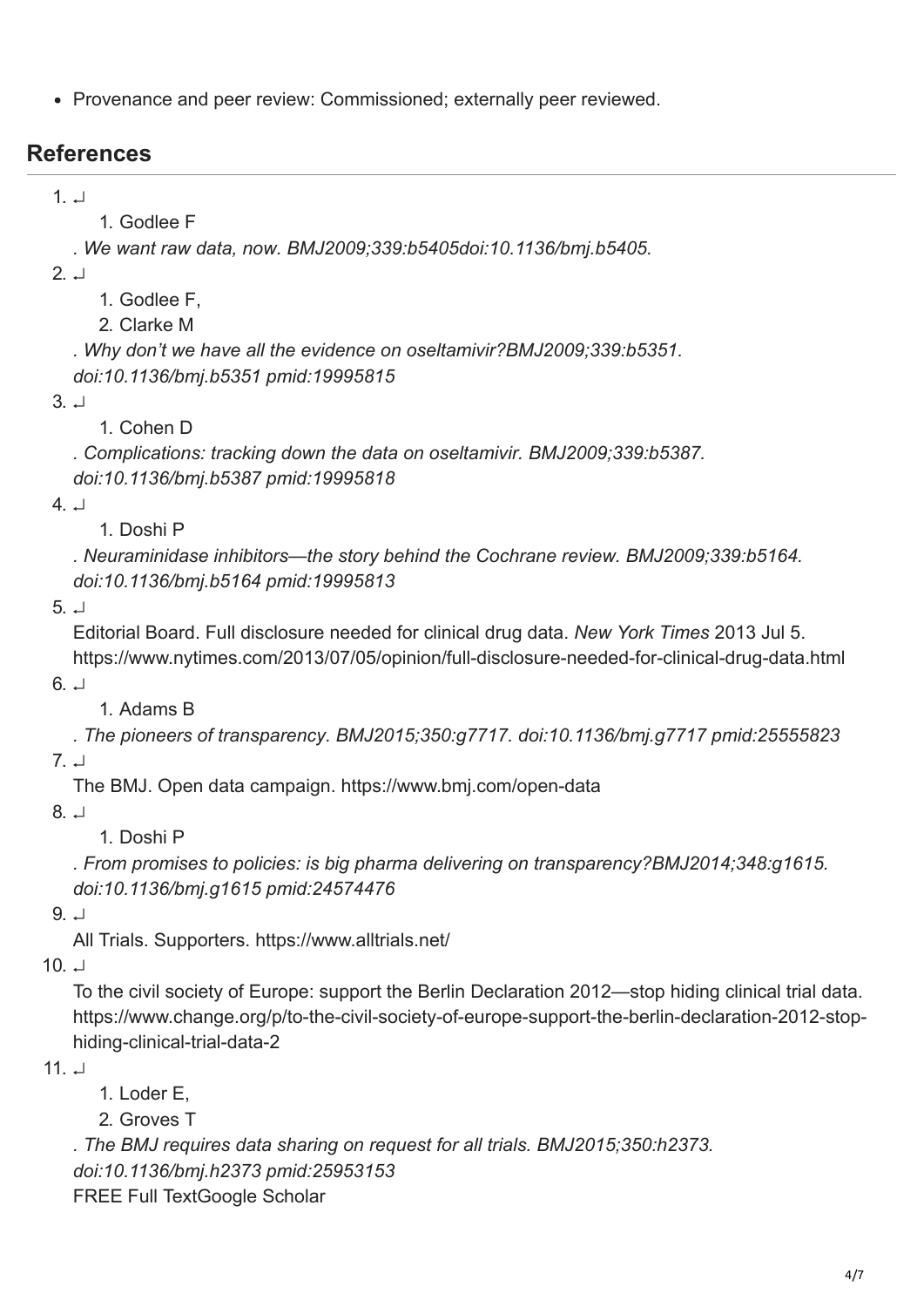- <span id="page-4-0"></span> $12. \pm 1$
- 1. Taichman DB,
- 2. Sahni P,
- 3. Pinborg A,
- 4. et al

*. Data sharing statements for clinical trials. BMJ2017;357:j2372. doi:10.1136/bmj.j2372 pmid:28584025* [FREE Full Text](https://www.bmj.com/lookup/ijlink/YTozOntzOjQ6InBhdGgiO3M6MTQ6Ii9sb29rdXAvaWpsaW5rIjtzOjU6InF1ZXJ5IjthOjQ6e3M6ODoibGlua1R5cGUiO3M6NDoiRlVMTCI7czoxMToiam91cm5hbENvZGUiO3M6MzoiYm1qIjtzOjU6InJlc2lkIjtzOjE3OiIzNTcvanVuMDJfOS9qMjM3MiI7czo0OiJhdG9tIjtzOjIyOiIvYm1qLzM3Ni9ibWoubzEwMi5hdG9tIjt9czo4OiJmcmFnbWVudCI7czowOiIiO30=)[Google Scholar](https://www.bmj.com/lookup/google-scholar?link_type=googlescholar&gs_type=article&author[0]=DB+Taichman&author[1]=P+Sahni&author[2]=A+Pinborg&title=Data+sharing+statements+for+clinical+trials&publication_year=2017&journal=BMJ&volume=357)

 $13. \; \Box$ 

<span id="page-4-1"></span>Pharmaceutical Research and Manufacturers of America, European Federation of Pharmaceutical Industries and Associations. Principles for responsible clinical trial data sharing. 2013. <https://www.phrma.org/clinical-trials/phrma-principles-for-clinical-trial-data-sharing>

<span id="page-4-2"></span> $14 \perp$ 

1. Gøtzsche PC,

2. Jørgensen AW

*. Opening up data at the European Medicines Agency. BMJ2011;342:d2686. doi:10.1136/bmj.d2686 pmid:21558364*

<span id="page-4-3"></span>[FREE Full Text](https://www.bmj.com/lookup/ijlink/YTozOntzOjQ6InBhdGgiO3M6MTQ6Ii9sb29rdXAvaWpsaW5rIjtzOjU6InF1ZXJ5IjthOjQ6e3M6ODoibGlua1R5cGUiO3M6NDoiRlVMTCI7czoxMToiam91cm5hbENvZGUiO3M6MzoiYm1qIjtzOjU6InJlc2lkIjtzOjE3OiIzNDIvbWF5MTBfMS9kMjY4NiI7czo0OiJhdG9tIjtzOjIyOiIvYm1qLzM3Ni9ibWoubzEwMi5hdG9tIjt9czo4OiJmcmFnbWVudCI7czowOiIiO30=)[Google Scholar](https://www.bmj.com/lookup/google-scholar?link_type=googlescholar&gs_type=article&author[0]=PC+G%C3%B8tzsche&author[1]=AW+J%C3%B8rgensen&title=Opening+up+data+at+the+European+Medicines+Agency&publication_year=2011&journal=BMJ&volume=342)

### 15. [↵](#page-0-14)

- 1. Lexchin J,
- 2. Herder M,
- 3. Doshi P

*. Canada finally opens up data on new drugs and devices. BMJ2019;365:l1825. doi:10.1136/bmj.l1825 pmid:30996020*

<span id="page-4-4"></span>[FREE Full Text](https://www.bmj.com/lookup/ijlink/YTozOntzOjQ6InBhdGgiO3M6MTQ6Ii9sb29rdXAvaWpsaW5rIjtzOjU6InF1ZXJ5IjthOjQ6e3M6ODoibGlua1R5cGUiO3M6NDoiRlVMTCI7czoxMToiam91cm5hbENvZGUiO3M6MzoiYm1qIjtzOjU6InJlc2lkIjtzOjE3OiIzNjUvYXByMTdfNS9sMTgyNSI7czo0OiJhdG9tIjtzOjIyOiIvYm1qLzM3Ni9ibWoubzEwMi5hdG9tIjt9czo4OiJmcmFnbWVudCI7czowOiIiO30=)[Google Scholar](https://www.bmj.com/lookup/google-scholar?link_type=googlescholar&gs_type=article&author[0]=J+Lexchin&author[1]=M+Herder&author[2]=P+Doshi&title=Canada+finally+opens+up+data+on+new+drugs+and+devices&publication_year=2019&journal=BMJ&volume=365)

- $16. \perp$
- 1. Tanveer S,
- 2. Rowhani-Farid A,
- 3. Hong K,
- 4. Jefferson T,

5. Doshi P

*. Transparency of COVID-19 vaccine trials: decisions without data. BMJ Evid Based Med2021:bmjebm-2021-111735. doi:10.1136/bmjebm-2021-111735 pmid:34373256* [FREE Full Text](https://www.bmj.com/lookup/ijlink/YTozOntzOjQ6InBhdGgiO3M6MTQ6Ii9sb29rdXAvaWpsaW5rIjtzOjU6InF1ZXJ5IjthOjQ6e3M6ODoibGlua1R5cGUiO3M6NDoiRlVMTCI7czoxMToiam91cm5hbENvZGUiO3M6NToiZWJtZWQiO3M6NToicmVzaWQiO3M6MjA6ImJtamVibS0yMDIxLTExMTczNXYxIjtzOjQ6ImF0b20iO3M6MjI6Ii9ibWovMzc2L2Jtai5vMTAyLmF0b20iO31zOjg6ImZyYWdtZW50IjtzOjA6IiI7fQ==)[Google Scholar](https://www.bmj.com/lookup/google-scholar?link_type=googlescholar&gs_type=article&author[0]=S+Tanveer&author[1]=A+Rowhani-Farid&author[2]=K+Hong&author[3]=T+Jefferson&author[4]=P+Doshi&title=Transparency+of+COVID-19+vaccine+trials:+decisions+without+data&publication_year=2021&journal=BMJ+Evid+Based+Med)

- <span id="page-4-5"></span> $17. \perp$
- 1. Thomas SJ,
- 2. Moreira ED Jr.,
- 3. Kitchin N,
- 4. et al.,
- 5. C4591001 Clinical Trial Group

*. Safety and efficacy of the BNT162b2 mRNA covid-19 vaccine through 6 months. N Engl J Med2021;385:1761-73. doi:10.1056/NEJMoa2110345 pmid:34525277*

[CrossRef](https://www.bmj.com/lookup/external-ref?access_num=10.1056/NEJMoa2110345&link_type=DOI)[PubMed](https://www.bmj.com/lookup/external-ref?access_num=34525277&link_type=MED&atom=%2Fbmj%2F376%2Fbmj.o102.atom)[Google Scholar](https://www.bmj.com/lookup/google-scholar?link_type=googlescholar&gs_type=article&author[0]=SJ+Thomas&author[1]=ED+Moreira&author[2]=N+Kitchin&author[3]=C4591001%20Clinical%20Trial%20Group&title=Safety+and+efficacy+of+the+BNT162b2+mRNA+covid-19+vaccine+through+6+months&publication_year=2021&journal=N+Engl+J+Med&volume=385&pages=1761-73)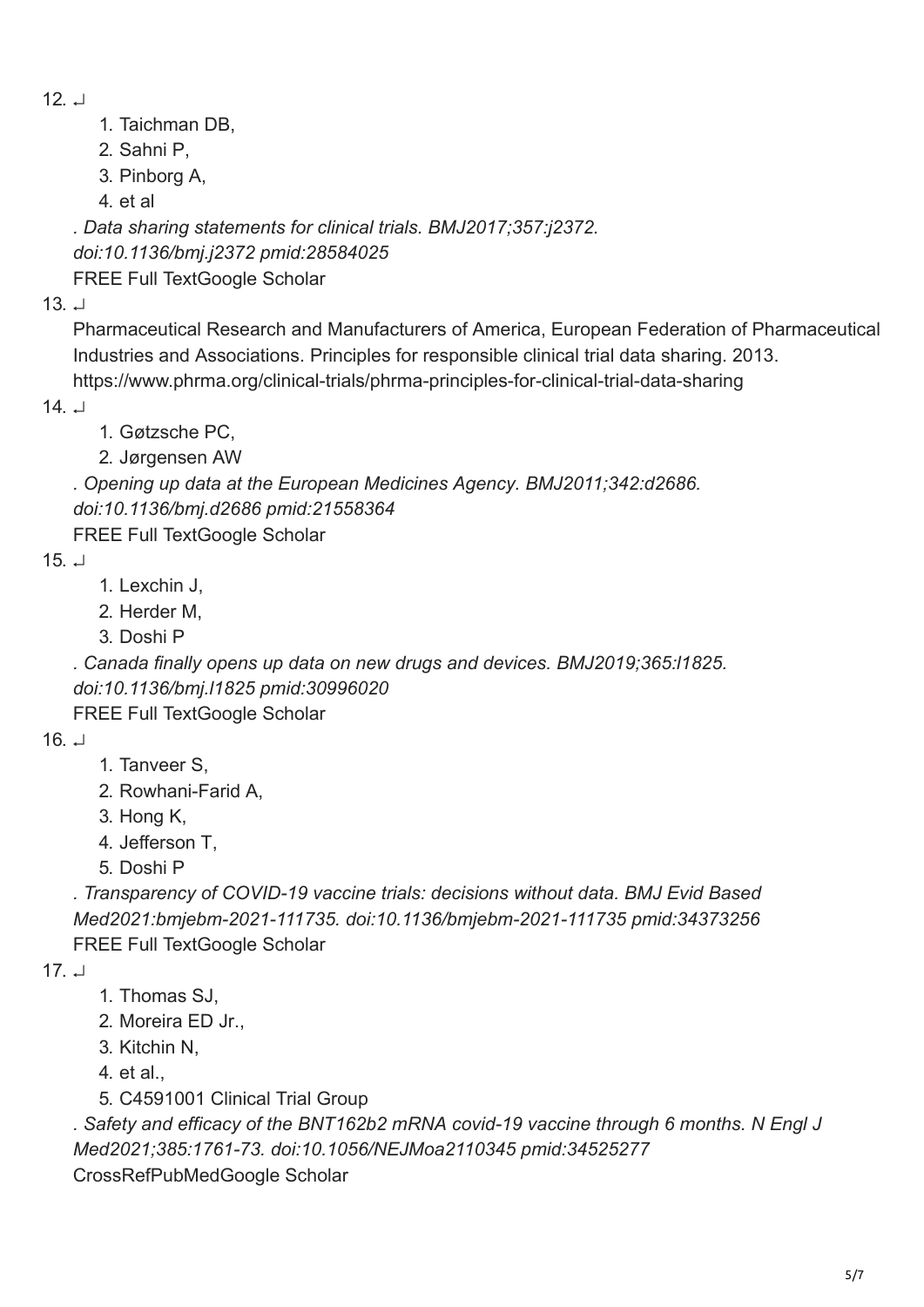- <span id="page-5-0"></span>18. [↵](#page-0-17)
- 1. El Sahly HM,
- 2. Baden LR,
- 3. Essink B,
- 4. et al.,
- 5. COVE Study Group

*. Efficacy of the mRNA-1273 SARS-CoV-2 vaccine at completion of blinded phase. N Engl J Med2021;385:1774-85. doi:10.1056/NEJMoa2113017 pmid:34551225*

<span id="page-5-1"></span>[CrossRef](https://www.bmj.com/lookup/external-ref?access_num=10.1056/NEJMoa2113017&link_type=DOI)[PubMed](https://www.bmj.com/lookup/external-ref?access_num=34551225&link_type=MED&atom=%2Fbmj%2F376%2Fbmj.o102.atom)[Google Scholar](https://www.bmj.com/lookup/google-scholar?link_type=googlescholar&gs_type=article&author[0]=HM+El%20Sahly&author[1]=LR+Baden&author[2]=B+Essink&author[3]=COVE%20Study%20Group&title=Efficacy+of+the+mRNA-1273+SARS-CoV-2+vaccine+at+completion+of+blinded+phase&publication_year=2021&journal=N+Engl+J+Med&volume=385&pages=1774-85)

- 19. [↵](#page-1-0)
- 1. Voysey M,
- 2. Clemens SAC,
- 3. Madhi SA,
- 4. et al.,
- 5. Oxford COVID Vaccine Trial Group

*. Safety and efficacy of the ChAdOx1 nCoV-19 vaccine (AZD1222) against SARS-CoV-2: an interim analysis of four randomised controlled trials in Brazil, South Africa, and the UK. Lancet2021;397:99- 111. doi:10.1016/S0140-6736(20)32661-1 pmid:33306989*

[CrossRef](https://www.bmj.com/lookup/external-ref?access_num=10.1016/S0140-6736(20)32661-1&link_type=DOI)[PubMed](https://www.bmj.com/lookup/external-ref?access_num=33306989&link_type=MED&atom=%2Fbmj%2F376%2Fbmj.o102.atom)[Google Scholar](https://www.bmj.com/lookup/google-scholar?link_type=googlescholar&gs_type=article&author[0]=M+Voysey&author[1]=SAC+Clemens&author[2]=SA+Madhi&author[3]=Oxford%20COVID%20Vaccine%20Trial%20Group&title=Safety+and+efficacy+of+the+ChAdOx1+nCoV-19+vaccine+(AZD1222)+against+SARS-CoV-2:+an+interim+analysis+of+four+randomised+controlled+trials+in+Brazil,+South+Africa,+and+the+UK&publication_year=2021&journal=Lancet&volume=397&pages=99-111)

 $20 \perp$ 

<span id="page-5-2"></span>AstraZeneca. Clinical trials website.

<span id="page-5-3"></span><https://astrazenecagrouptrials.pharmacm.com/ST/Submission/Disclosure>

 $21. \perp$ 

- 1. Weinreich DM,
- 2. Sivapalasingam S,
- 3. Norton T,
- 4. et al.,
- 5. Trial Investigators

*. REGEN-COV antibody combination and outcomes in outpatients with covid-19. N Engl J Med2021;385:e81. doi:10.1056/NEJMoa2108163 pmid:34587383* [CrossRef](https://www.bmj.com/lookup/external-ref?access_num=10.1056/NEJMoa2108163&link_type=DOI)[PubMed](https://www.bmj.com/lookup/external-ref?access_num=34587383&link_type=MED&atom=%2Fbmj%2F376%2Fbmj.o102.atom)[Google Scholar](https://www.bmj.com/lookup/google-scholar?link_type=googlescholar&gs_type=article&author[0]=DM+Weinreich&author[1]=S+Sivapalasingam&author[2]=T+Norton&author[3]=Trial%20Investigators&title=REGEN-COV+antibody+combination+and+outcomes+in+outpatients+with+covid-19&publication_year=2021&journal=N+Engl+J+Med&volume=385)

<span id="page-5-4"></span> $22<sub>1</sub>$ 

1. Eichler H-G,

2. Rasi G

*. Clinical trial publications: a sufficient basis for healthcare decisions?Eur J Intern Med2020;71:13-4. doi:10.1016/j.ejim.2019.11.022 pmid:31948774*

 $23.1$ 

<span id="page-5-5"></span>Greene J. We'll all be dead before FDA releases full COVID vaccine record, plaintiffs say. *Reuters* [2021 Dec 13. https://www.reuters.com/legal/government/well-all-be-dead-before-fda-releases-full](https://www.reuters.com/legal/government/well-all-be-dead-before-fda-releases-full-covid-vaccine-record-plaintiffs-say-2021-12-13/)covid-vaccine-record-plaintiffs-say-2021-12-13/

 $24. \perp$ 

<span id="page-5-6"></span>[Health Canada. Search for clinical information on drugs and medical devices. 2019 https://clinical](https://clinical-information.canada.ca/)information.canada.ca/